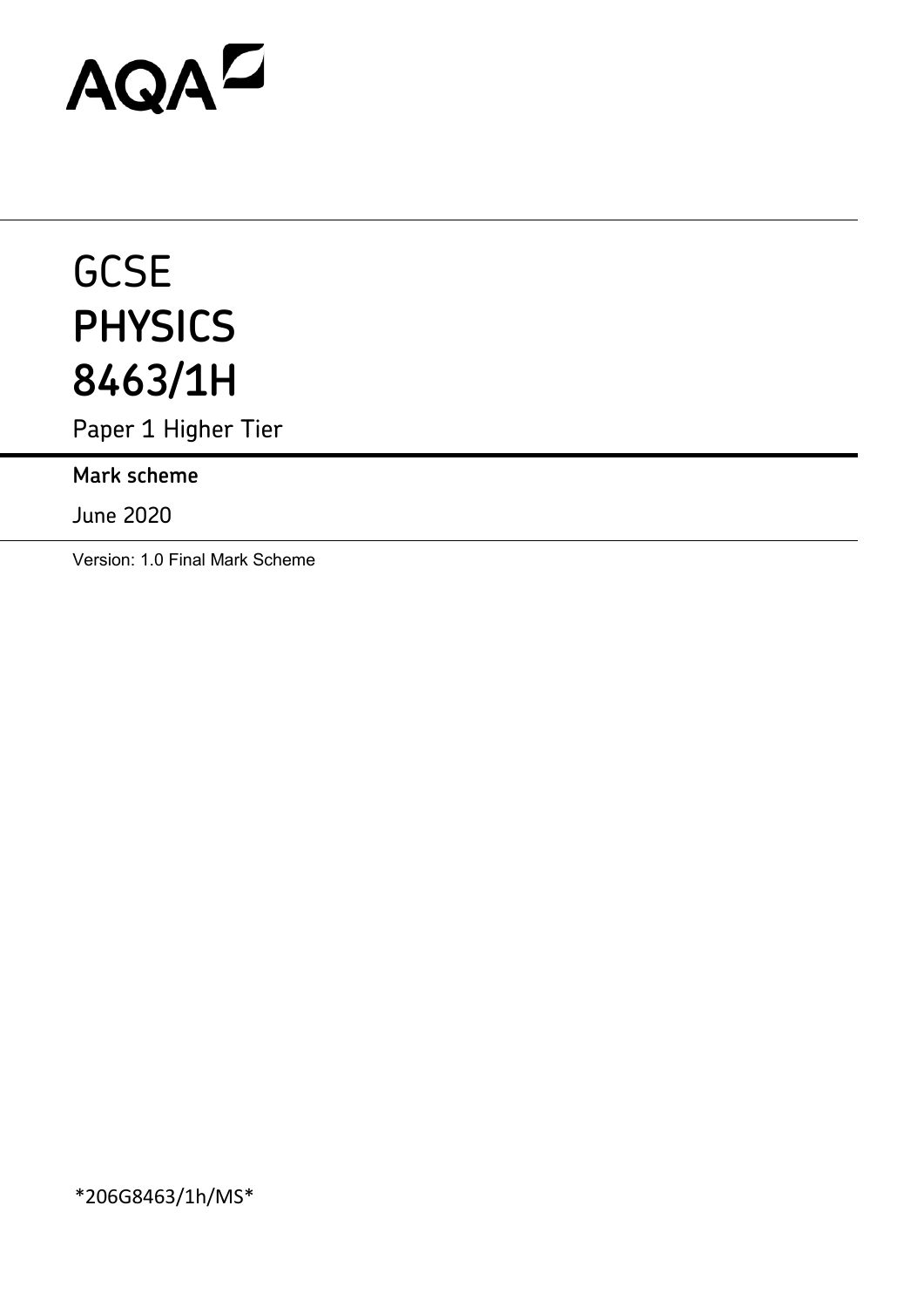Mark schemes are prepared by the Lead Assessment Writer and considered, together with the relevant questions, by a panel of subject teachers. This mark scheme includes any amendments made at the standardisation events which all associates participate in and is the scheme which was used by them in this examination. The standardisation process ensures that the mark scheme covers the students' responses to questions and that every associate understands and applies it in the same correct way. As preparation for standardisation each associate analyses a number of students' scripts. Alternative answers not already covered by the mark scheme are discussed and legislated for. If, after the standardisation process, associates encounter unusual answers which have not been raised they are required to refer these to the Lead Examiner.

It must be stressed that a mark scheme is a working document, in many cases further developed and expanded on the basis of students' reactions to a particular paper. Assumptions about future mark schemes on the basis of one year's document should be avoided; whilst the guiding principles of assessment remain constant, details will change, depending on the content of a particular examination paper.

Further copies of this mark scheme are available from aqa.org.uk

#### **Copyright information**

AQA retains the copyright on all its publications. However, registered schools/colleges for AQA are permitted to copy material from this booklet for their own internal use, with the following important exception: AQA cannot give permission to schools/colleges to photocopy any material that is acknowledged to a third party even for internal use within the centre.

Copyright © 2020 AQA and its licensors. All rights reserved.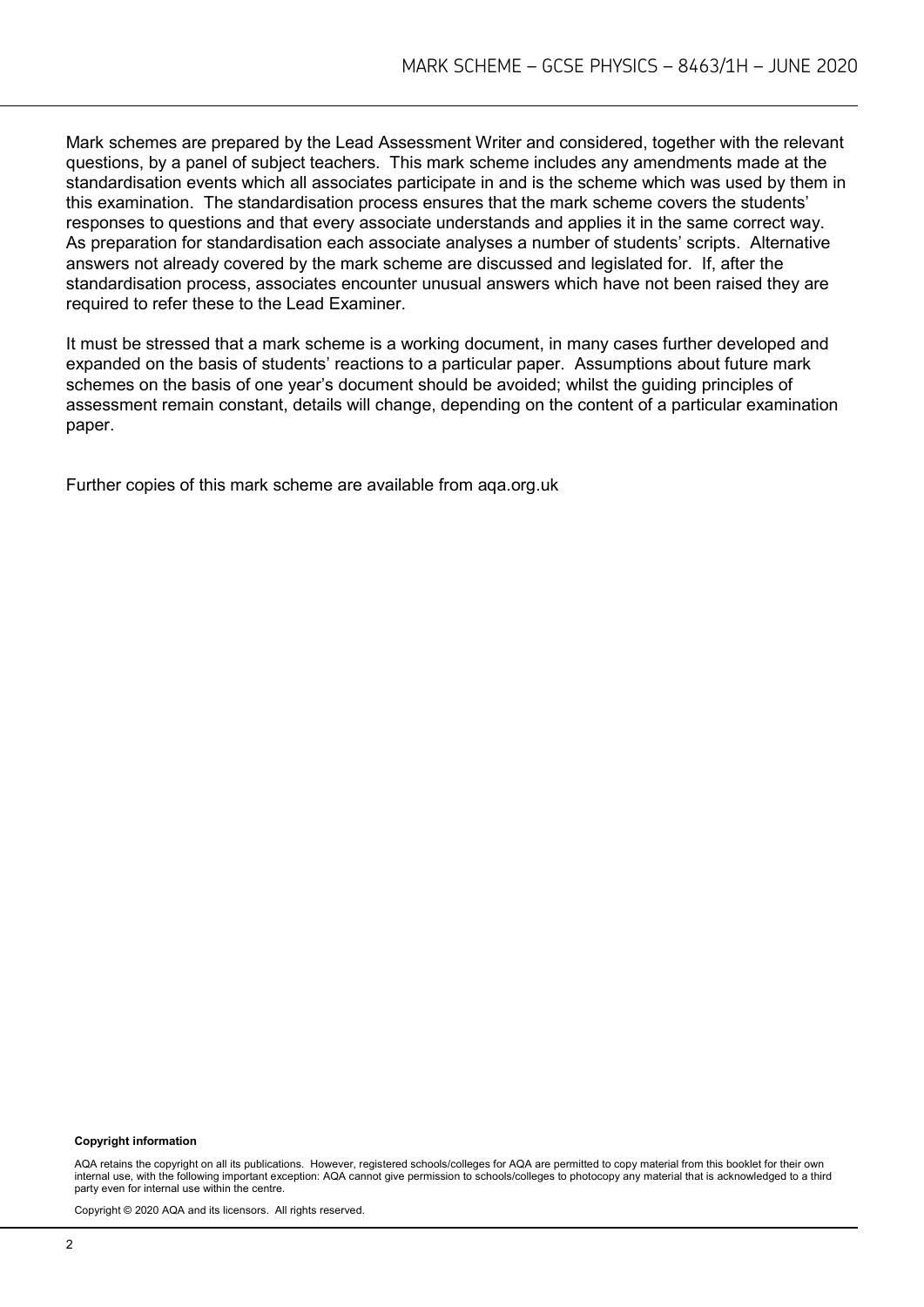# Information to Examiners

# 1. General

The mark scheme for each question shows:

- the marks available for each part of the question
- the total marks available for the question
- the typical answer or answers which are expected
- extra information to help the Examiner make his or her judgement
- the Assessment Objectives, level of demand and specification content that each question is intended to cover.

The extra information is aligned to the appropriate answer in the left-hand part of the mark scheme and should only be applied to that item in the mark scheme.

At the beginning of a part of a question a reminder may be given, for example: where consequential marking needs to be considered in a calculation; or the answer may be on the diagram or at a different place on the script.

In general the right-hand side of the mark scheme is there to provide those extra details which confuse the main part of the mark scheme yet may be helpful in ensuring that marking is straightforward and consistent.

# 2. Emboldening and underlining

- **2.1** In a list of acceptable answers where more than one mark is available 'any **two** from' is used, with the number of marks emboldened. Each of the following bullet points is a potential mark.
- **2.2** A bold **and** is used to indicate that both parts of the answer are required to award the mark.
- **2.3** Alternative answers acceptable for a mark are indicated by the use of **or**. Different terms in the mark scheme are shown by a /; eg allow smooth/free movement.
- **2.4** Any wording that is underlined is essential for the marking point to be awarded.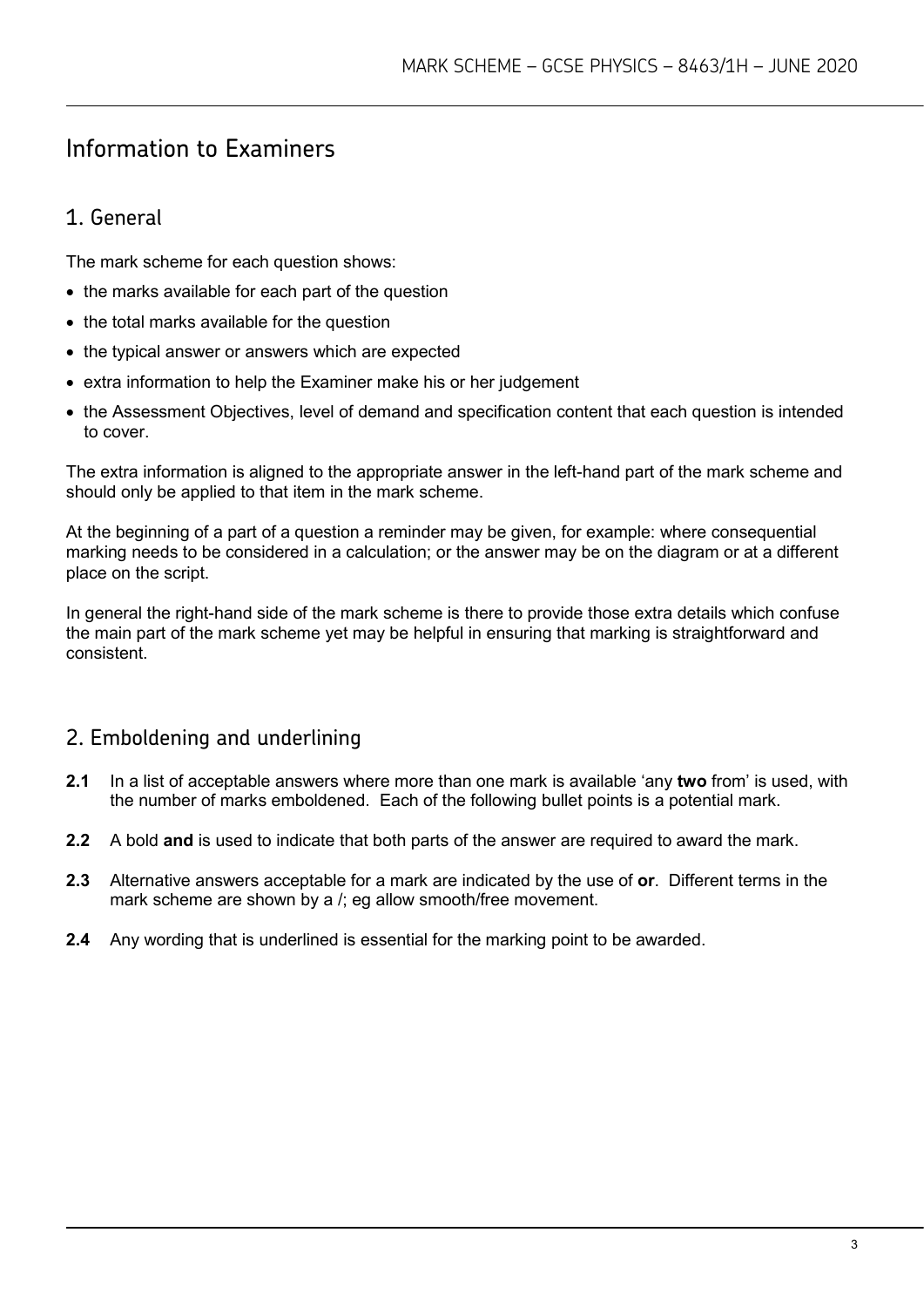**[1 mark]**

# 3. Marking points

#### **3.1 Marking of lists**

This applies to questions requiring a set number of responses, but for which students have provided extra responses. The general principle to be followed in such a situation is that 'right + wrong = wrong'.

Each error/contradiction negates each correct response. So, if the number of error/contradictions equals or exceeds the number of marks available for the question, no marks can be awarded.

However, responses considered to be neutral (indicated as \* in example 1) are not penalised.

Example 1: What is the pH of an acidic solution?

| <b>Student</b> | <b>Response</b> | <b>Marks awarded</b> |  |
|----------------|-----------------|----------------------|--|
|                | green, 5        |                      |  |
| າ              | red $*$ , 5     |                      |  |
| 3              | red $*$ , 8     |                      |  |

Example 2: Name two planets in the solar system.

| <b>Student</b> | <b>Response</b>     | <b>Marks awarded</b> | [2 marks] |
|----------------|---------------------|----------------------|-----------|
|                | Neptune, Mars, Moon |                      |           |
| 2              | Neptune, Sun, Mars, |                      |           |
|                | Moon                |                      |           |

#### **3.2 Use of chemical symbols/formulae**

If a student writes a chemical symbol/formula instead of a required chemical name, full credit can be given if the symbol/formula is correct and if, in the context of the question, such action is appropriate.

#### **3.3 Marking procedure for calculations**

Marks should be awarded for each stage of the calculation completed correctly, as students are instructed to show their working. Full marks can, however, be given for a correct numerical answer, without any working shown.

#### **3.4 Interpretation of 'it'**

Answers using the word 'it' should be given credit only if it is clear that the 'it' refers to the correct subject.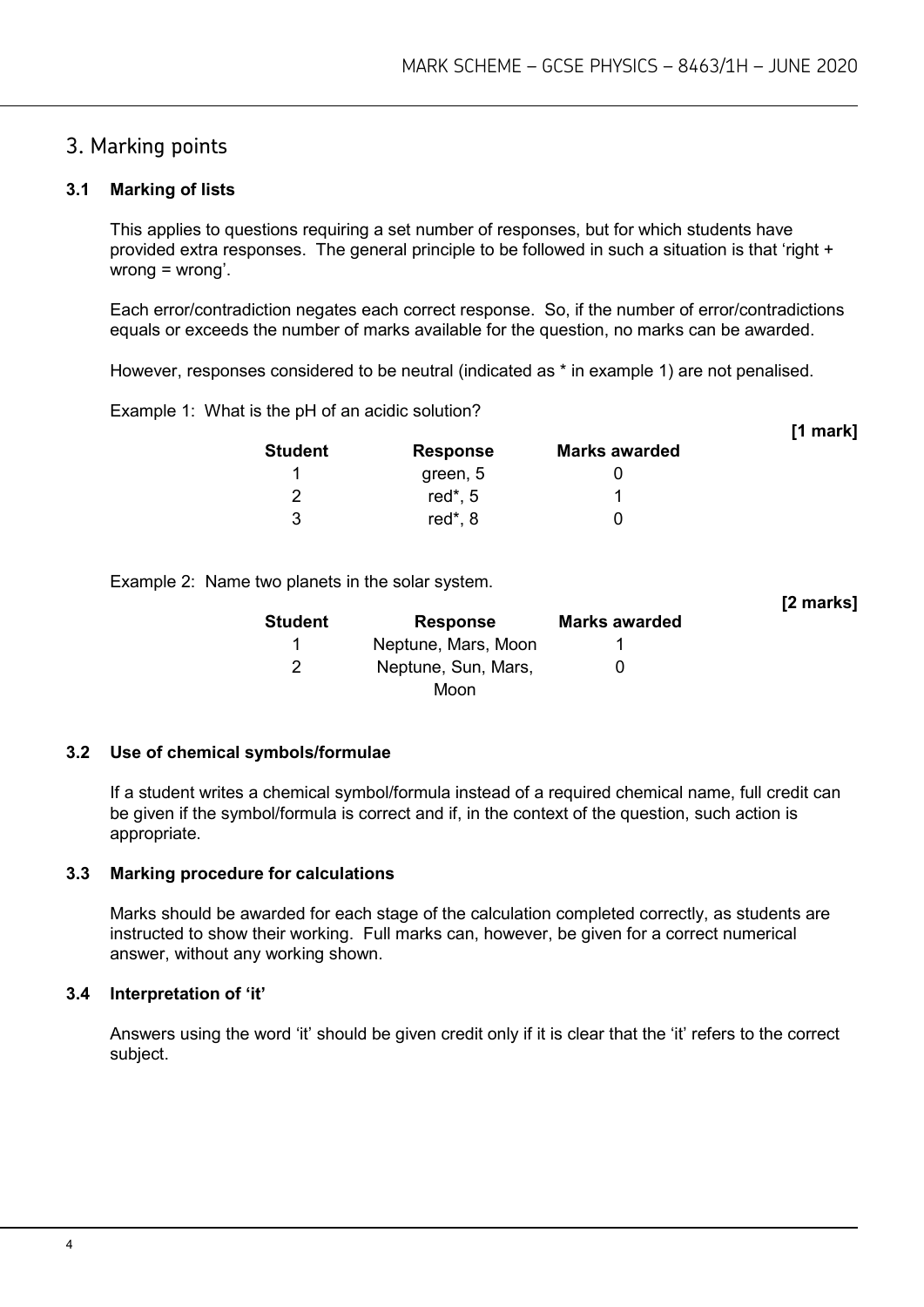#### **3.5 Errors carried forward**

Any error in the answers to a structured question should be penalised once only.

Papers should be constructed in such a way that the number of times errors can be carried forward is kept to a minimum. Allowances for errors carried forward are most likely to be restricted to calculation questions and should be shown by the abbreviation ecf in the marking scheme.

#### **3.6 Phonetic spelling**

The phonetic spelling of correct scientific terminology should be credited **unless** there is a possible confusion with another technical term.

#### **3.7 Brackets**

(…..) are used to indicate information which is not essential for the mark to be awarded but is included to help the examiner identify the sense of the answer required.

#### **3.8 Allow**

In the mark scheme additional information, 'allow' is used to indicate creditworthy alternative answers.

#### **3.9 Ignore**

Ignore is used when the information given is irrelevant to the question or not enough to gain the marking point. Any further correct amplification could gain the marking point.

#### **3.10 Do not accept**

Do **not** accept means that this is a wrong answer which, even if the correct answer is given as well, will still mean that the mark is not awarded.

# 4. Level of response marking instructions

Extended response questions are marked on level of response mark schemes.

- Level of response mark schemes are broken down into levels, each of which has a descriptor.
- The descriptor for the level shows the average performance for the level.
- There are two marks in each level.

Before you apply the mark scheme to a student's answer, read through the answer and annotate it (as instructed) to show the qualities that are being looked for. You can then apply the mark scheme.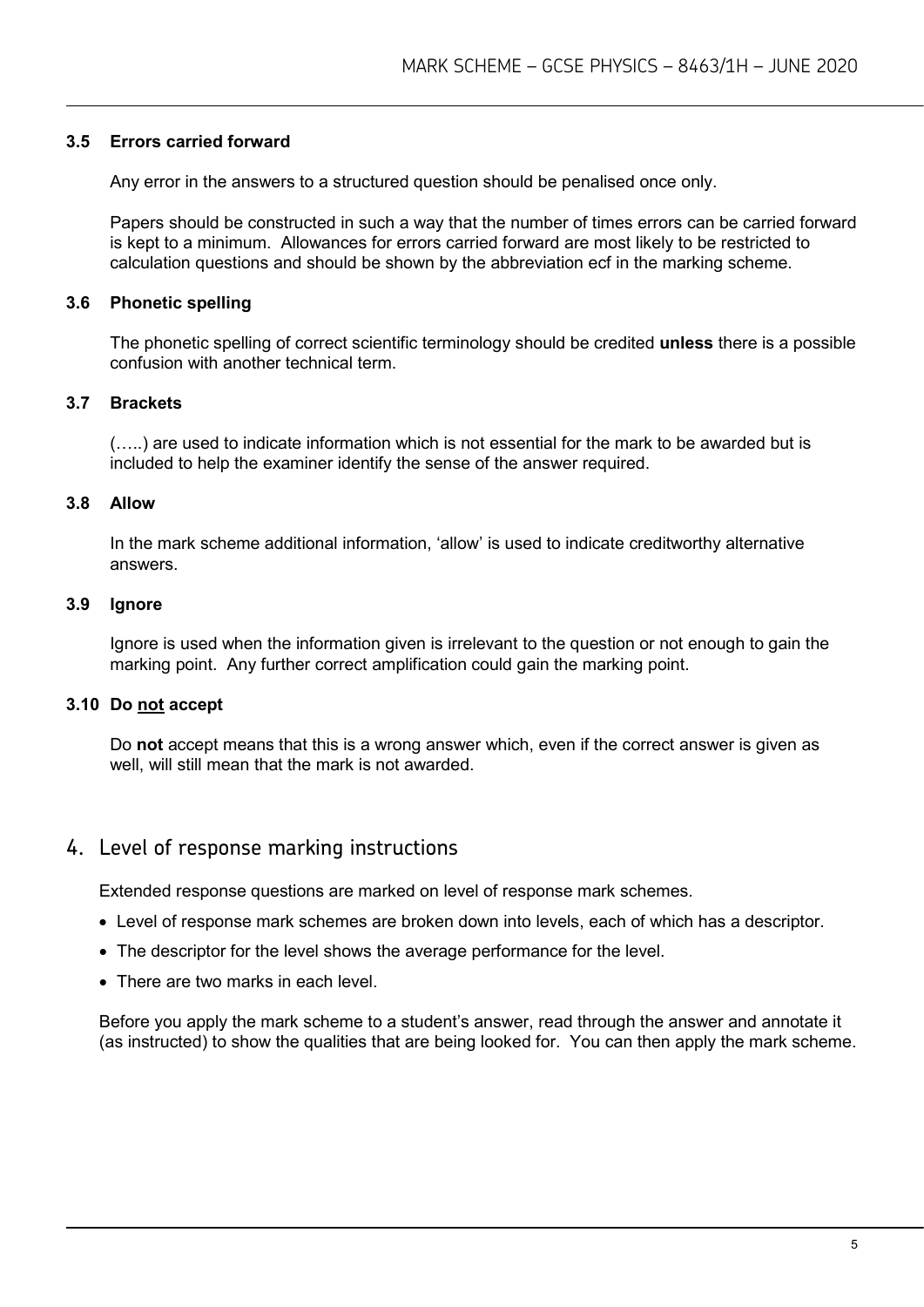#### **Step 1: Determine a level**

Start at the lowest level of the mark scheme and use it as a ladder to see whether the answer meets the descriptor for that level. The descriptor for the level indicates the different qualities that might be seen in the student's answer for that level. If it meets the lowest level then go to the next one and decide if it meets this level, and so on, until you have a match between the level descriptor and the answer.

When assigning a level you should look at the overall quality of the answer. Do **not** look to penalise small and specific parts of the answer where the student has not performed quite as well as the rest. If the answer covers different aspects of different levels of the mark scheme you should use a best fit approach for defining the level.

Use the variability of the response to help decide the mark within the level, ie if the response is predominantly level 2 with a small amount of level 3 material it would be placed in level 2 but be awarded a mark near the top of the level because of the level 3 content.

#### **Step 2: Determine a mark**

Once you have assigned a level you need to decide on the mark. The descriptors on how to allocate marks can help with this.

The exemplar materials used during standardisation will help. There will be an answer in the standardising materials which will correspond with each level of the mark scheme. This answer will have been awarded a mark by the Lead Examiner. You can compare the student's answer with the example to determine if it is the same standard, better or worse than the example. You can then use this to allocate a mark for the answer based on the Lead Examiner's mark on the example.

You may well need to read back through the answer as you apply the mark scheme to clarify points and assure yourself that the level and the mark are appropriate.

Indicative content in the mark scheme is provided as a guide for examiners. It is not intended to be exhaustive and you must credit other valid points. Students do **not** have to cover all of the points mentioned in the indicative content to reach the highest level of the mark scheme.

You should ignore any irrelevant points made. However, full marks can be awarded only if there are no incorrect statements that contradict a correct response.

An answer which contains nothing of relevance to the question must be awarded no marks.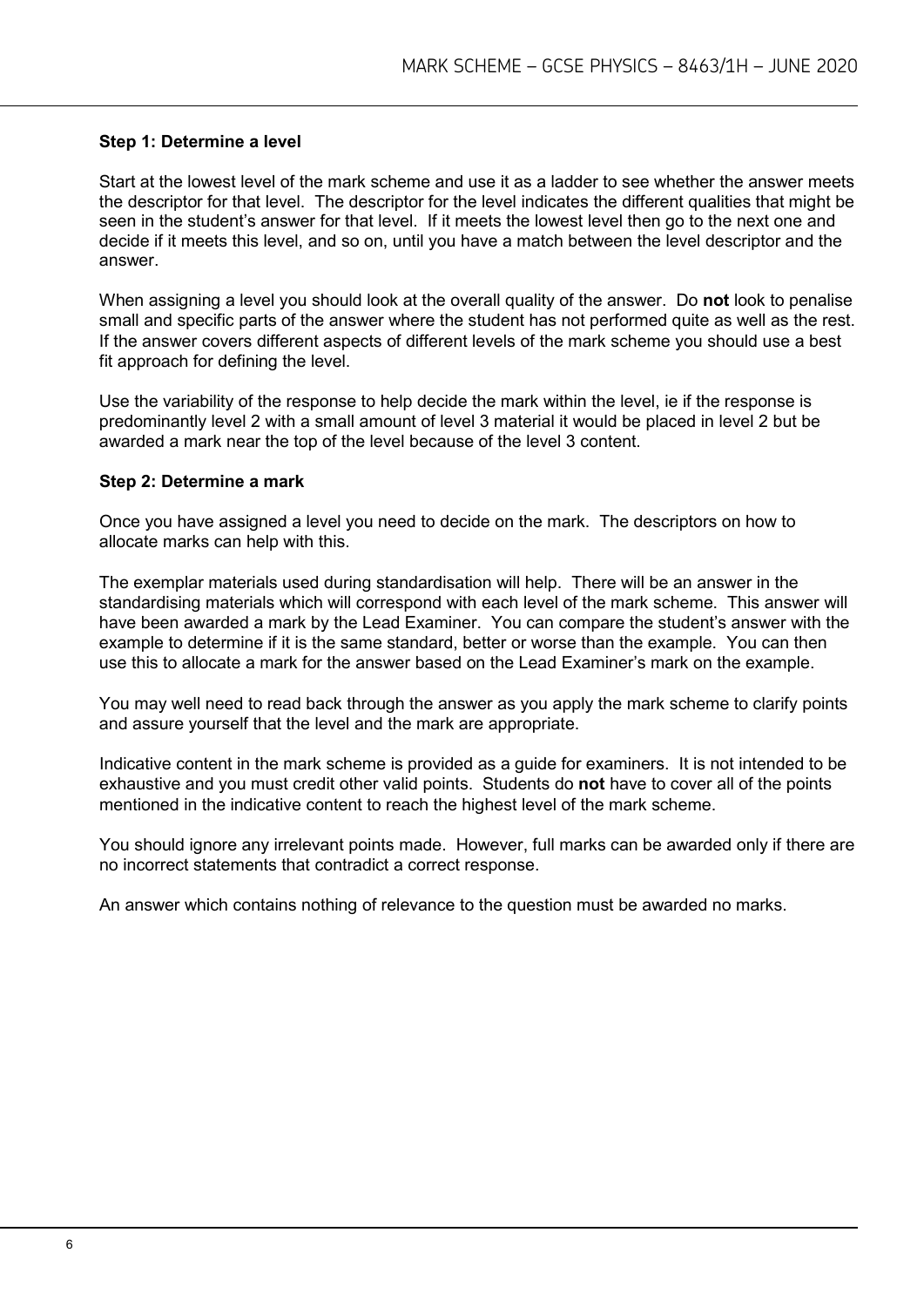| <b>Question</b> | <b>Answers</b>                                                                                                               | <b>Extra information</b>                                                                 | <b>Mark</b>  | <b>AO</b> /<br>Spec. Ref.                      |
|-----------------|------------------------------------------------------------------------------------------------------------------------------|------------------------------------------------------------------------------------------|--------------|------------------------------------------------|
| 01.1            | ammeter and voltmeter symbols<br>correct                                                                                     |                                                                                          | $\mathbf{1}$ | AO <sub>1</sub><br>4.2.1.1                     |
|                 | voltmeter in parallel with lamp                                                                                              |                                                                                          | 1            | RPA <sub>4</sub>                               |
|                 | ammeter in series with lamp                                                                                                  |                                                                                          | 1            |                                                |
| 01.2            | smooth curved line of correct shape                                                                                          | do not accept a line that<br>becomes horizontal                                          | 1            | AO <sub>2</sub><br>4.2.1.4<br>RPA <sub>4</sub> |
|                 | passing through - 4.0 V, - 0.2 A<br>or<br>$-6.0 V, -0.23 A$                                                                  | 2 <sup>nd</sup> mark conditional on<br>scoring 1 <sup>st</sup> mark                      | 1            |                                                |
|                 | 0.3<br>Current<br>in amps<br>0.2<br>0.1<br>$-2$<br>-8<br>6<br>Potential difference<br>$-0.1$<br>in volts<br>$-0.2$<br>$-0.3$ |                                                                                          |              |                                                |
| 01.3            | potential difference = current ×<br>resistance<br>or<br>$V = IR$                                                             |                                                                                          | 1            | AO <sub>1</sub><br>4.2.1.3<br>RPA <sub>4</sub> |
| 01.4            | $I = 0.08$ (A)                                                                                                               |                                                                                          | $\mathbf 1$  | AO <sub>2</sub><br>4.2.1.3                     |
|                 | $1.0 = 0.08 \times R$                                                                                                        | allow $1.0 =$ their $I \times R$<br>provided their I has been<br>obtained from the graph | 1            | RPA <sub>4</sub>                               |
|                 | $R = \frac{1.0}{0.08}$                                                                                                       | allow R = $\frac{1.0}{\text{their I}}$                                                   | $\mathbf 1$  |                                                |
|                 | $R = 12.5 (Ω)$                                                                                                               | allow an answer consistent<br>with their I                                               | 1            |                                                |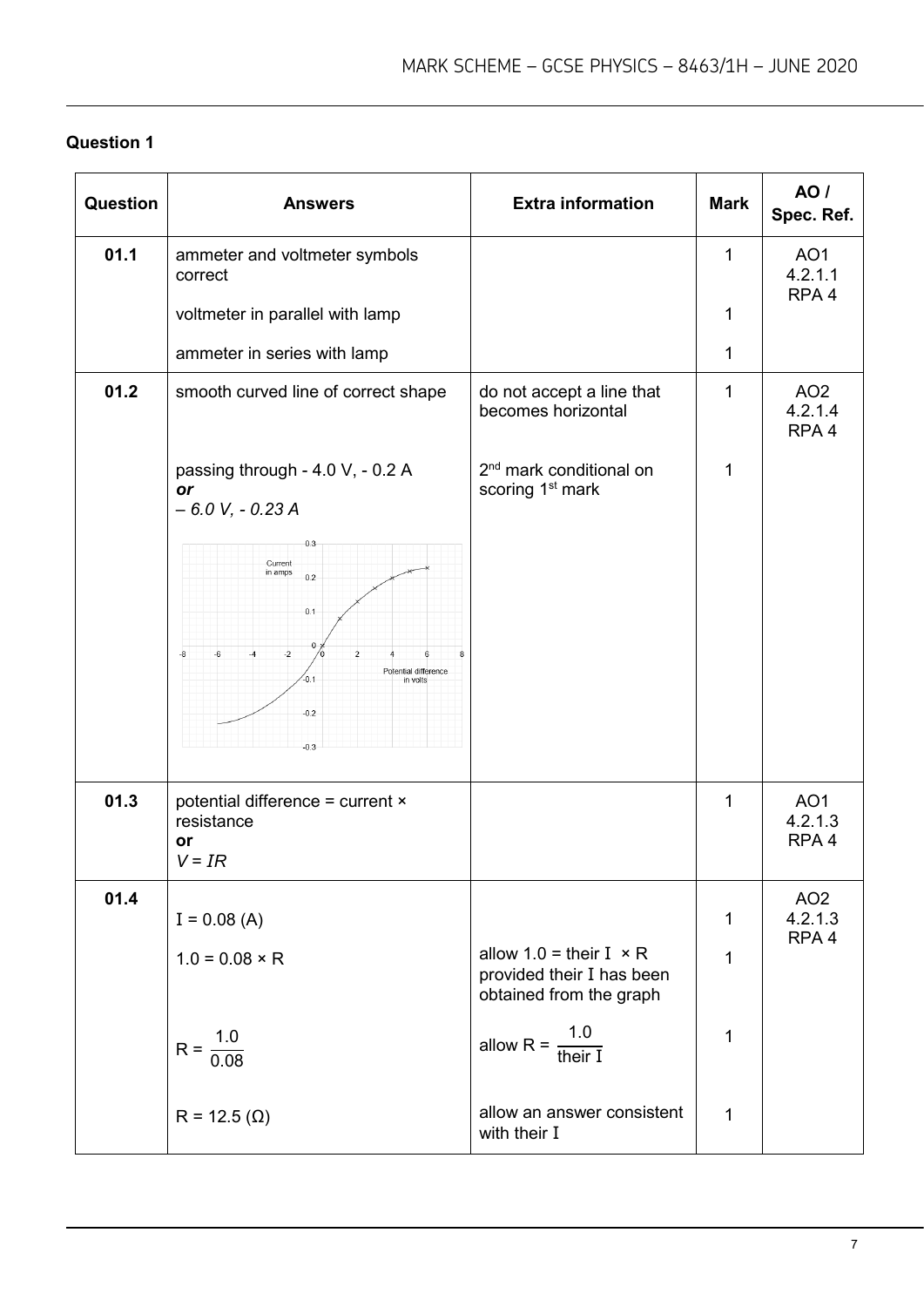| <b>Question</b> | <b>Answers</b>                                                  | <b>Extra information</b> | <b>Mark</b> | AO /<br>Spec. Ref.                             |
|-----------------|-----------------------------------------------------------------|--------------------------|-------------|------------------------------------------------|
| 01.5            | ammeter displays a reading<br>when not connected (to a circuit) |                          |             | AO <sub>3</sub><br>4.2.1.4<br>RPA <sub>4</sub> |
| <b>Total</b>    |                                                                 |                          | 11          |                                                |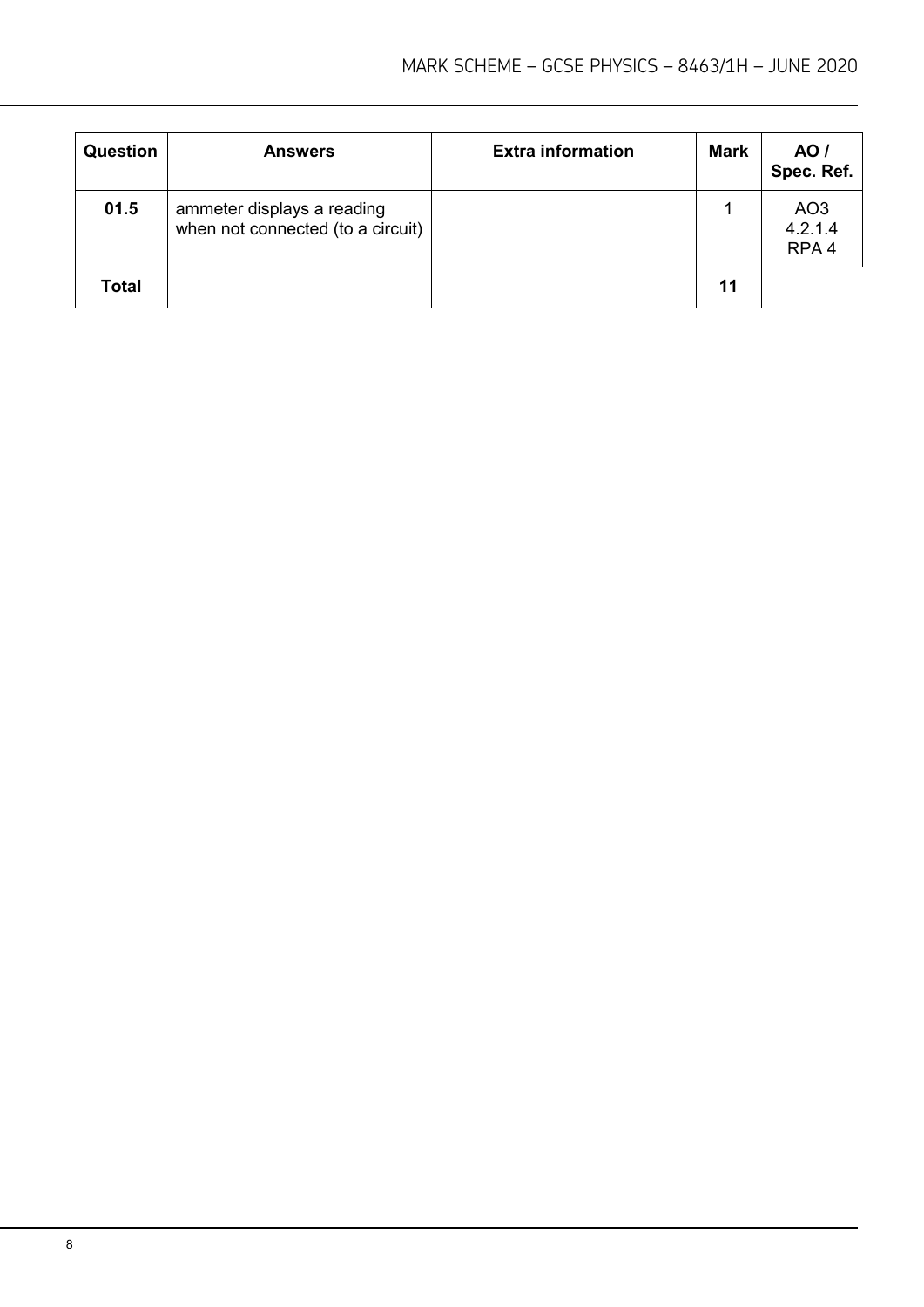| <b>Question</b> | <b>Answers</b>                                                                                                                           | <b>Extra information</b>                                                         | <b>Mark</b> | <b>AO</b> /<br>Spec. Ref.             |
|-----------------|------------------------------------------------------------------------------------------------------------------------------------------|----------------------------------------------------------------------------------|-------------|---------------------------------------|
| 02.1            |                                                                                                                                          |                                                                                  | 1           | AO <sub>1</sub><br>4.2.1.1            |
| 02.2            | charge flow = current $\times$ time<br>or<br>$Q = It$                                                                                    |                                                                                  | 1           | AO <sub>1</sub><br>4.2.1.2            |
| 02.3            | $I = 0.050 (A)$                                                                                                                          |                                                                                  | 1           | AO <sub>2</sub><br>4.2.1.2            |
|                 | $Q = 0.050 \times 14400$                                                                                                                 | allow a correct substitution using<br>an incorrectly/not converted<br>value of I | 1           |                                       |
|                 | $Q = 720 (C)$                                                                                                                            | allow a correct calculation using<br>an incorrectly/not converted<br>value of I  | 1           |                                       |
| 02.4            | there is no current in a diode (in<br>the reverse direction)<br>or<br>charge will not flow through a<br>diode (in the reverse direction) | allow diode will not conduct<br>(electric charge)                                | 1           | AO <sub>1</sub><br>4.2.1.4<br>4.2.1.3 |
|                 |                                                                                                                                          | do not accept the circuit is not<br>complete                                     |             |                                       |
|                 | (because) a diode has a (very)<br>high resistance (in the reverse<br>direction)                                                          |                                                                                  | 1           |                                       |
| 02.5            | Useful power output<br>$Efficiency =$<br>Total power input                                                                               |                                                                                  | 1           | AO <sub>1</sub><br>4.1.2.2            |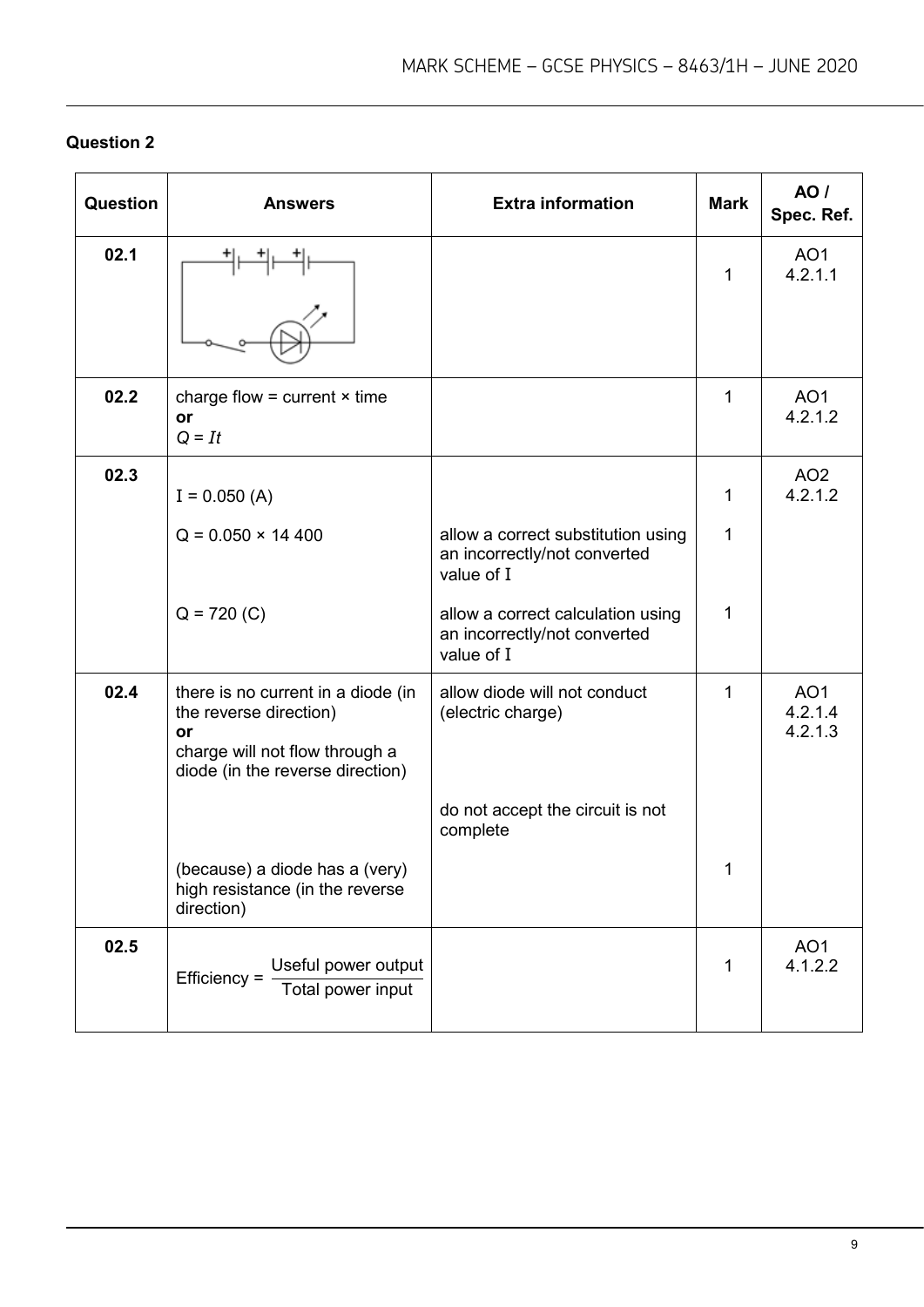| <b>Question</b> | <b>Answers</b>                              | <b>Extra information</b> | <b>Mark</b> | AO /<br>Spec. Ref.         |
|-----------------|---------------------------------------------|--------------------------|-------------|----------------------------|
| 02.6            | Useful power output<br>$0.75 =$<br>0.24     |                          | 1           | AO <sub>2</sub><br>4.1.2.2 |
|                 | Useful power output = $0.75 \times$<br>0.24 |                          | 1           |                            |
|                 | Useful power output = $0.18$ (W)            |                          | 1           |                            |
| <b>Total</b>    |                                             |                          | 11          |                            |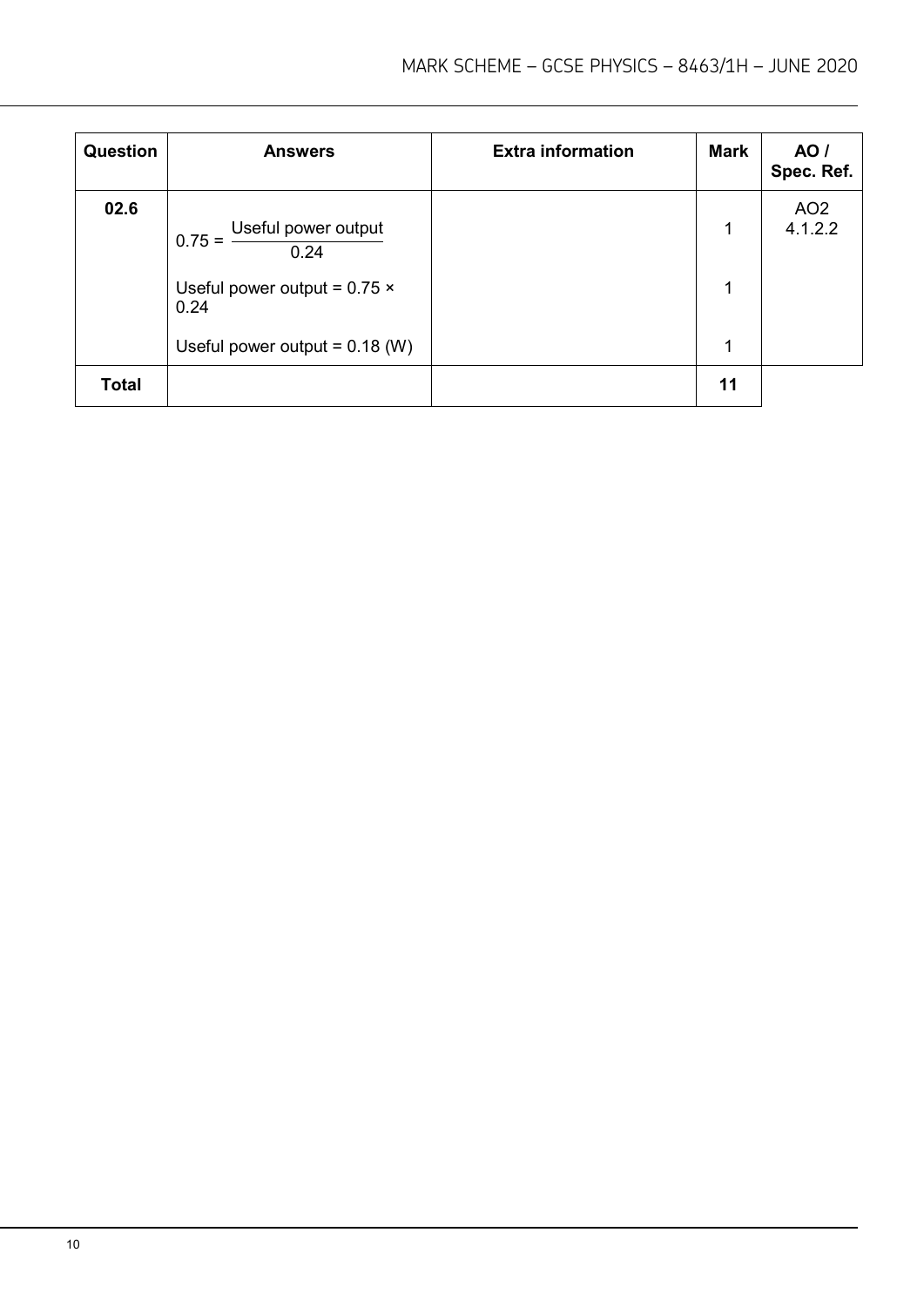| <b>Question 3</b> |  |
|-------------------|--|
|-------------------|--|

| Question     | <b>Answers</b>                                                         | <b>Extra information</b>                                                                                      | <b>Mark</b>  | <b>AO</b> /<br>Spec. Ref.  |
|--------------|------------------------------------------------------------------------|---------------------------------------------------------------------------------------------------------------|--------------|----------------------------|
| 03.1         | mass<br>$density =$<br>volume<br>or<br>m<br>$\rho =$<br>$\overline{V}$ |                                                                                                               | $\mathbf{1}$ | AO <sub>1</sub><br>4.3.1.1 |
| 03.2         | m<br>$998 = \frac{11}{6500000}$                                        |                                                                                                               | $\mathbf{1}$ | AO <sub>2</sub><br>4.3.1.1 |
|              | $m = 998 \times 6500000$                                               |                                                                                                               | 1            |                            |
|              | $m = 6487000000$                                                       |                                                                                                               | $\mathbf 1$  |                            |
|              | $m = 6.487 \times 10^9$ (kg)                                           | allow a correct conversion of<br>their calculated value of mass<br>into standard form                         | 1            |                            |
| 03.3         | energy transferred = power $\times$<br>time<br><b>or</b><br>$E = Pt$   |                                                                                                               | 1            | AO <sub>1</sub><br>4.2.4.2 |
| 03.4         | $t = 18000$ (s)<br>or<br>$t = 5 \times 60 \times 60$                   |                                                                                                               | $\mathbf{1}$ | AO <sub>2</sub><br>4.2.4.2 |
|              | $E = 1.5 \times 10^9 \times 18000$                                     | allow a correct substitution using<br>an incorrectly/not converted<br>value of t                              | $\mathbf 1$  |                            |
|              | $E = 2.7 \times 10^{13}$ (J)                                           | allow a correct calculation using<br>an incorrectly/not converted<br>value of t                               | $\mathbf 1$  |                            |
| 03.5         | the variation in demand is<br>(much) greater than $1.5 \times 10^9$ W  | allow the increase in demand is<br>greater than the (power) output<br>of the (hydroelectric) power<br>station | $\mathbf{1}$ | AO <sub>3</sub><br>4.1.3   |
|              | demand remains high for longer<br>than 5 hours                         | allow 04:00 to 16:00 is 12 hours<br>allow 04:00 to 16:00 is greater<br>than 5 hours                           | 1            |                            |
| <b>Total</b> |                                                                        |                                                                                                               | 11           |                            |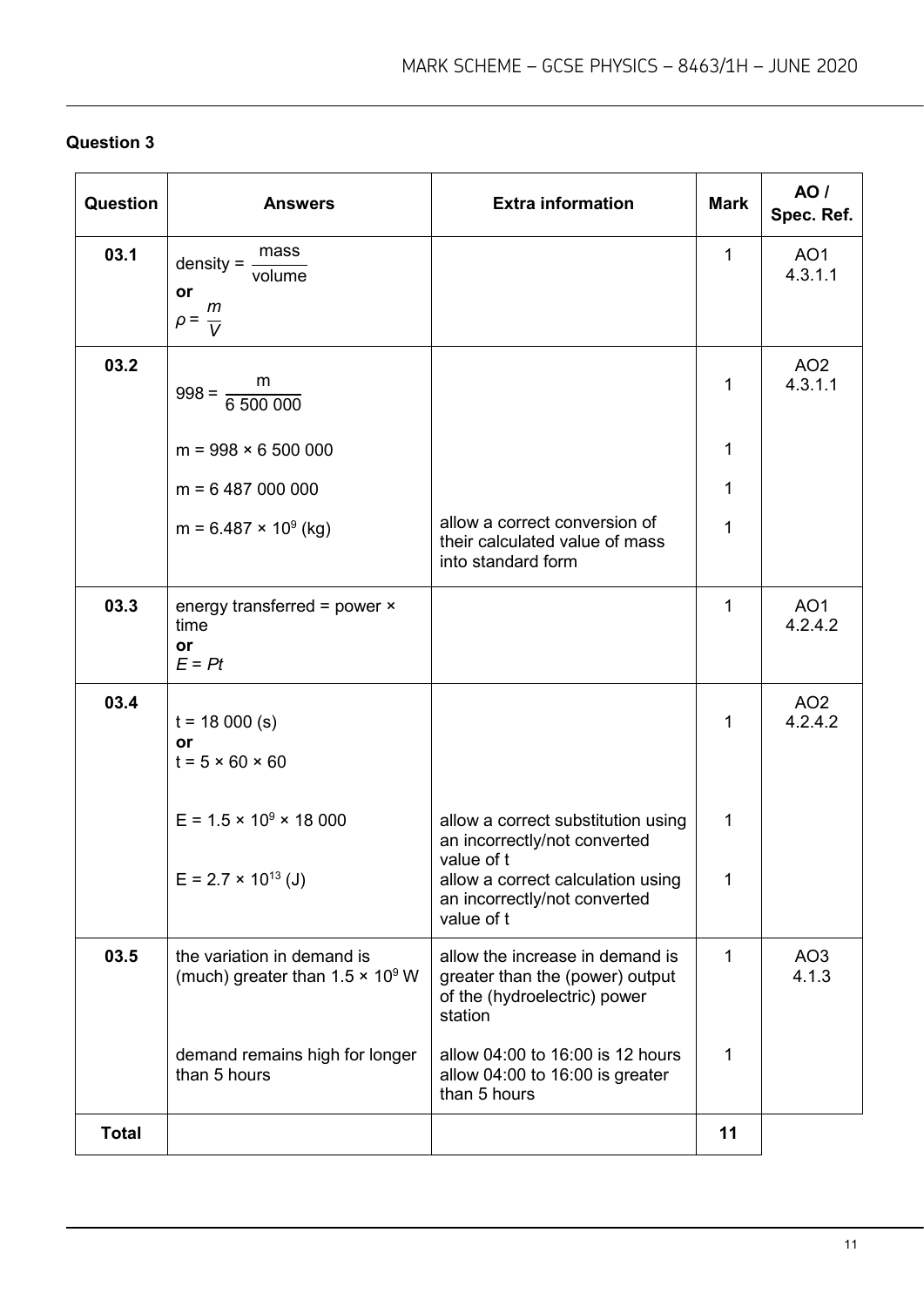| Question | <b>Answers</b>                                                                                                                                                                                                                                                                                               | <b>Extra information</b>                                                                                                    | <b>Mark</b>    | <b>AO</b> /<br>Spec. Ref. |
|----------|--------------------------------------------------------------------------------------------------------------------------------------------------------------------------------------------------------------------------------------------------------------------------------------------------------------|-----------------------------------------------------------------------------------------------------------------------------|----------------|---------------------------|
| 04.1     | $%$ increase =<br>$(10\ 000 - 3200)$ × 100<br>3200                                                                                                                                                                                                                                                           |                                                                                                                             | 1              | AO <sub>3</sub><br>4.1.3  |
|          | % increase = $212.5$ (%)                                                                                                                                                                                                                                                                                     |                                                                                                                             | 1              |                           |
| 04.2     | Any two from:<br>• no sulfur dioxide released<br>· doesn't cause acid rain<br>• no particulates released<br>• doesn't cause global dimming<br>• less carbon dioxide released<br>(per kg of fuel burned)<br>• less global warming<br>• no solid waste<br>• gas mining is less destructive<br>than coal mining | allow less climate change<br>allow less greenhouse gases<br>ignore less air pollution                                       | $\overline{2}$ | AO <sub>1</sub><br>4.1.3  |
| 04.3     | mean sea surface temperature<br>shows a (steady) increase                                                                                                                                                                                                                                                    |                                                                                                                             | 1              | AO <sub>3</sub><br>4.1.3  |
|          | over the time period on the graph<br>or                                                                                                                                                                                                                                                                      | conditional on scoring 1 <sup>st</sup><br>marking point<br>allow between a correct pair of<br>dates at least 10 years apart | 1              |                           |
|          | from 16.45 ( $^{\circ}$ C) to 16.96 ( $^{\circ}$ C)                                                                                                                                                                                                                                                          | allow a correct pair of<br>temperatures at least 10 years<br>apart                                                          |                |                           |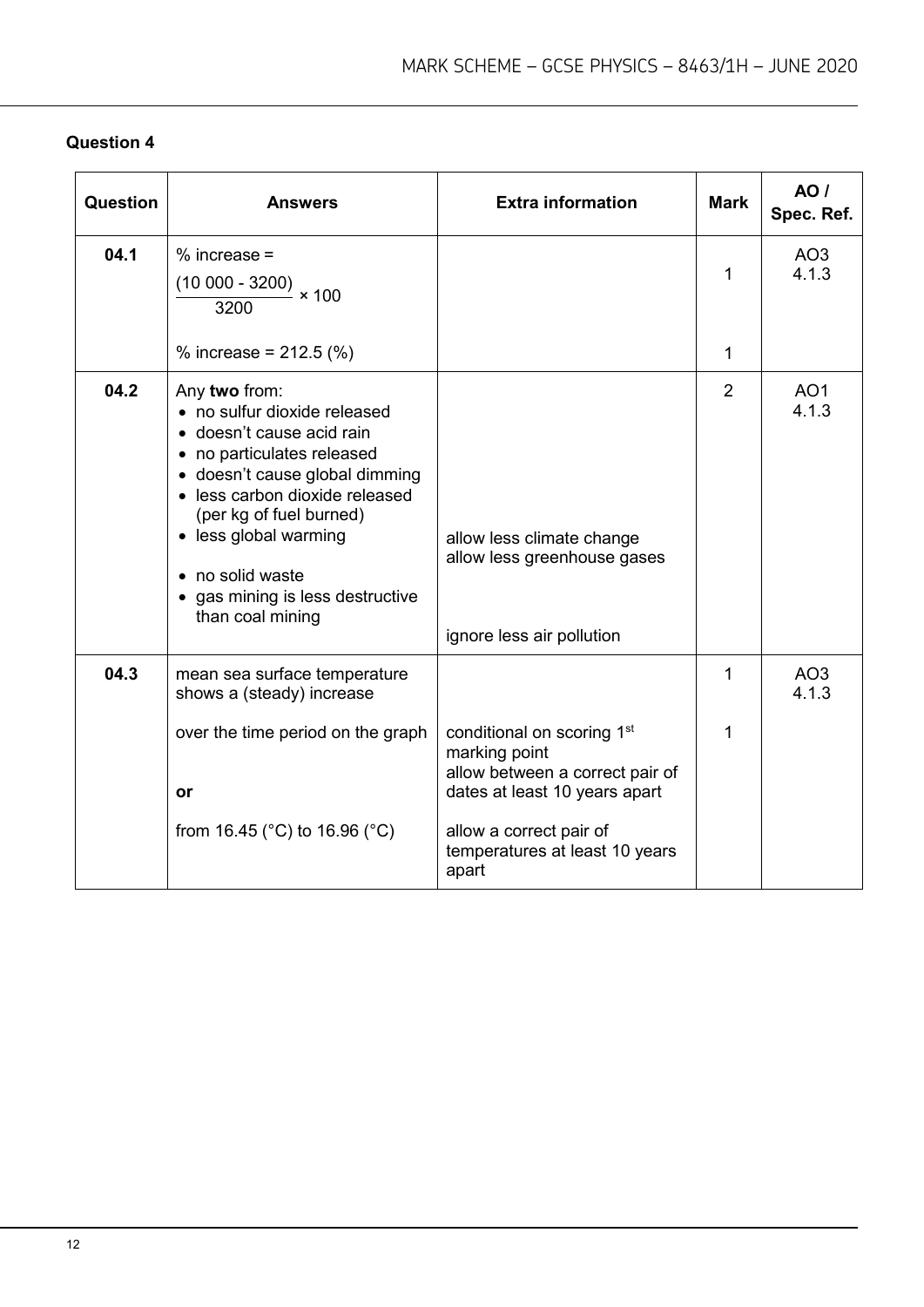| Question     | <b>Answers</b>                                    | <b>Extra information</b>                                                                                                                  | <b>Mark</b> | AO/<br>Spec. Ref.          |
|--------------|---------------------------------------------------|-------------------------------------------------------------------------------------------------------------------------------------------|-------------|----------------------------|
| 04.4         | thermistor C                                      |                                                                                                                                           | 1           | AO <sub>3</sub><br>4.2.1.4 |
|              | (because) the change in<br>resistance is greatest | conditional on scoring 1 <sup>st</sup><br>marking point<br>allow the gradient is highest<br>allow more sensitive to<br>temperature change | 1           |                            |
|              | between 0 and 25 °C                               | conditional on scoring 2 <sup>nd</sup><br>marking point                                                                                   | 1           |                            |
|              |                                                   | allow between 16 and 17 °C                                                                                                                |             |                            |
|              |                                                   | if thermistor C is not chosen,<br>allow for 1 mark each:                                                                                  |             |                            |
|              |                                                   | not thermistor A because there<br>is no/little change in resistance                                                                       |             |                            |
|              |                                                   | not thermistor B as there is only<br>a small change in resistance                                                                         |             |                            |
|              |                                                   | not thermistor D as there is no<br>data available between 0 and<br>40 °C                                                                  |             |                            |
| <b>Total</b> |                                                   |                                                                                                                                           | 9           |                            |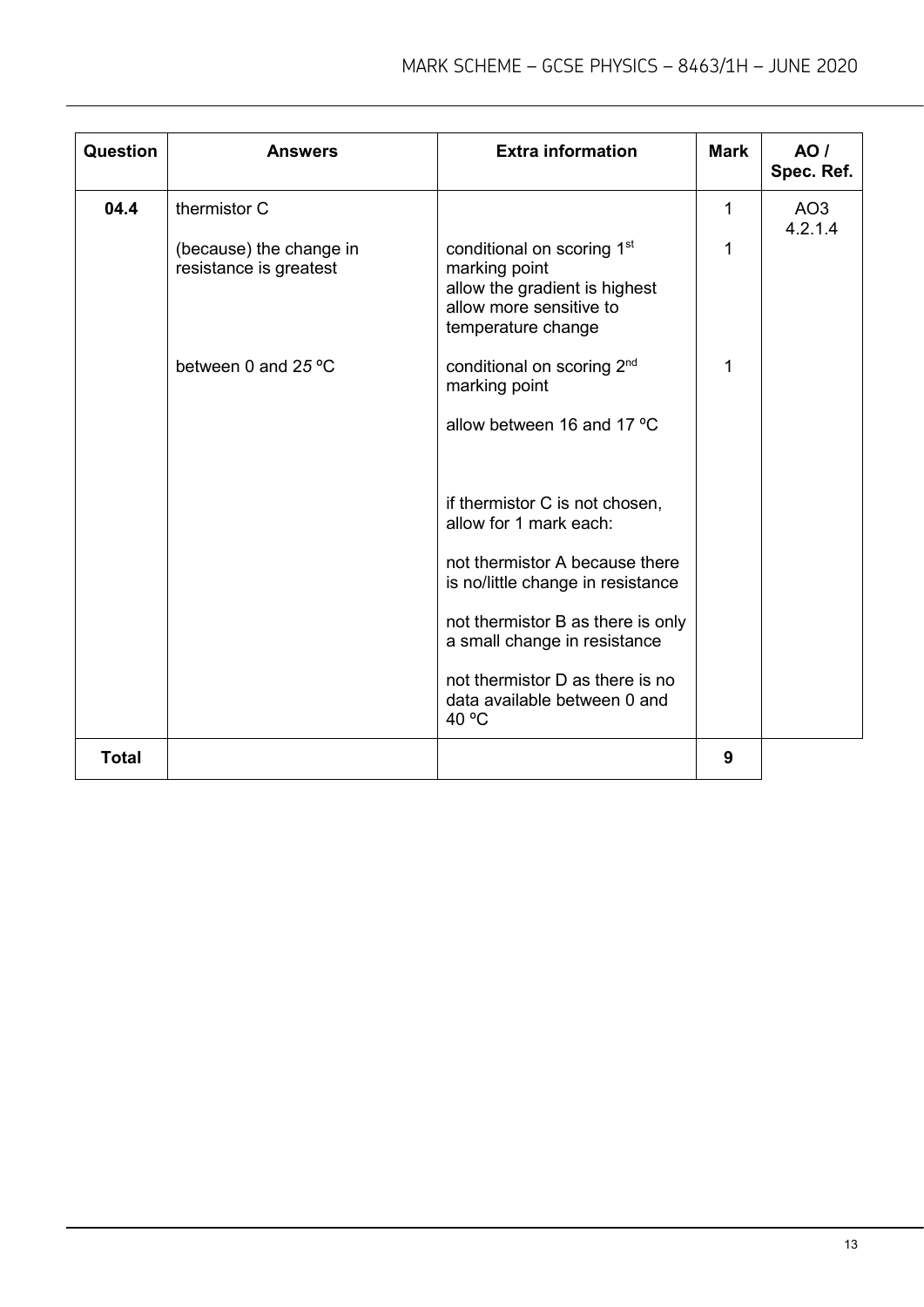| Question     | <b>Answers</b>                                                                                                                                                       | <b>Extra information</b>                                                                                                                                                      | <b>Mark</b>  | <b>AO</b> /<br>Spec. Ref.  |
|--------------|----------------------------------------------------------------------------------------------------------------------------------------------------------------------|-------------------------------------------------------------------------------------------------------------------------------------------------------------------------------|--------------|----------------------------|
| 05.1         | Any one from:<br>• (medical) x-rays<br>• radiotherapy<br>• nuclear weapons (testing)<br>• named nuclear disaster<br>eg Chernobyl / Fukushima /<br>Three Mile Island. | allow CT scans<br>allow nuclear fallout<br>ignore radioactive / nuclear<br>waste                                                                                              | $\mathbf{1}$ | AO <sub>1</sub><br>4.4.3.1 |
| 05.2         | uranium / plutonium                                                                                                                                                  | ignore any number given<br>allow thorium                                                                                                                                      | 1            | AO <sub>1</sub><br>4.4.4.1 |
| 05.3         | neutron absorbed by a uranium<br>nucleus                                                                                                                             |                                                                                                                                                                               | 1            | AO <sub>1</sub><br>4.4.4.1 |
|              | nucleus splits into two parts                                                                                                                                        | allow an atom splits into two<br>parts if 1 <sup>st</sup> marking point doesn't                                                                                               | 1            |                            |
|              | and $(2/3)$ neutrons (are<br>released)                                                                                                                               | score                                                                                                                                                                         | 1            |                            |
|              | and gamma rays (are emitted)                                                                                                                                         |                                                                                                                                                                               | 1            |                            |
| 05.4         | lighter nuclei join to form heavier<br>nuclei                                                                                                                        | allow specific examples                                                                                                                                                       | 1            | AO <sub>1</sub><br>4.4.4.2 |
|              | some of the mass (of the nuclei)<br>is converted to energy (of<br>radiation)                                                                                         |                                                                                                                                                                               | 1            |                            |
| 05.5         | activity decreases quickly                                                                                                                                           | allow nuclei / waste will decay at<br>a greater rate<br>ignore waste is radioactive for<br>less time                                                                          | 1            | AO <sub>3</sub><br>4.4.2.3 |
|              | risk of harm decreases quickly                                                                                                                                       | allow burial site doesn't need to<br>be monitored for as long<br>or<br>doesn't need to be buried<br>underground for as long<br>or<br>may not need to be buried<br>underground | 1            |                            |
| <b>Total</b> |                                                                                                                                                                      |                                                                                                                                                                               | 10           |                            |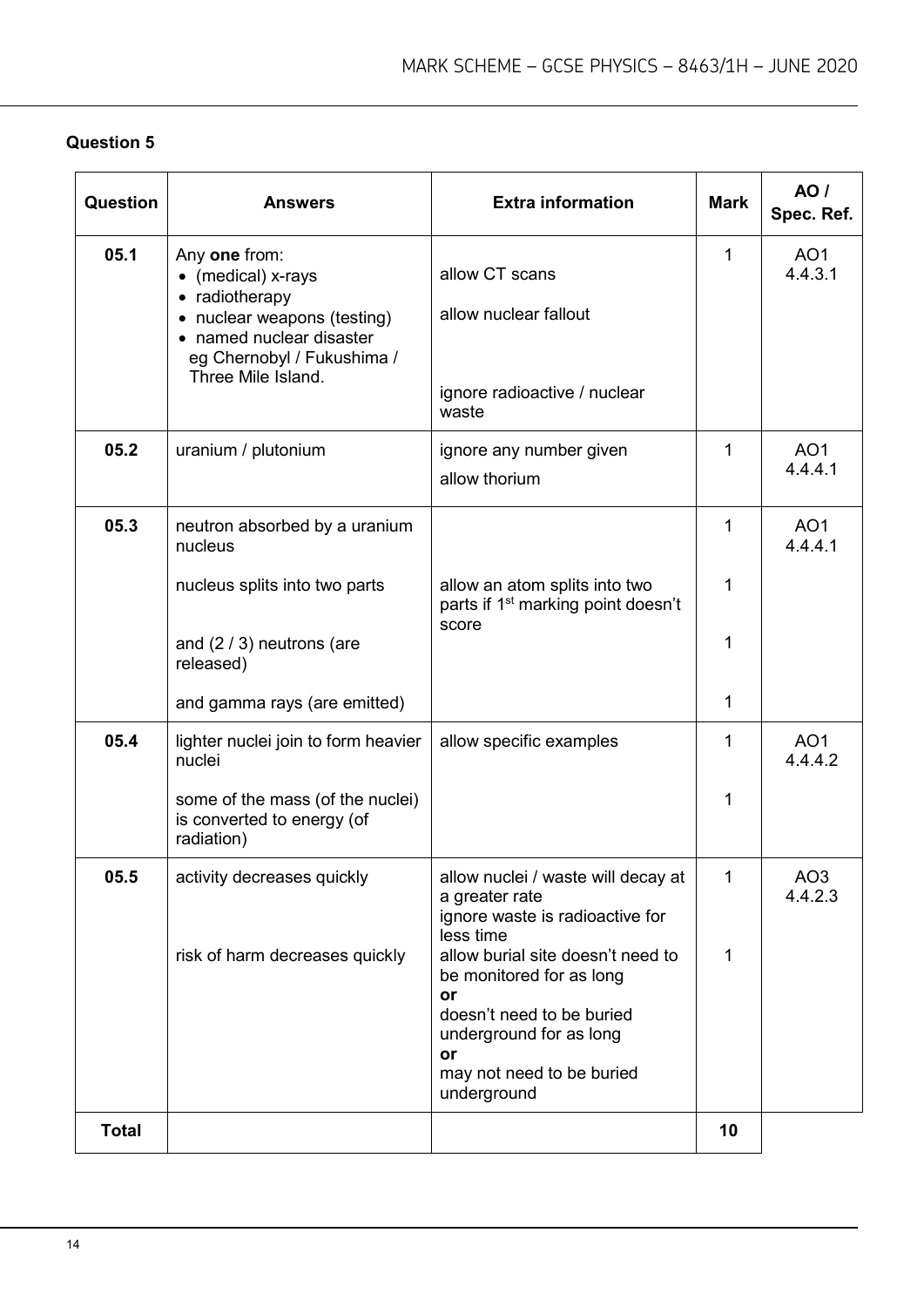| Question     | <b>Answers</b>                                                                         | <b>Extra information</b>                                                              | <b>Mark</b>  | AO /<br>Spec. Ref.         |
|--------------|----------------------------------------------------------------------------------------|---------------------------------------------------------------------------------------|--------------|----------------------------|
| 06.1         | Length of sled                                                                         |                                                                                       | $\mathbf 1$  | AO <sub>2</sub><br>4.1.1.2 |
|              | Time for sled to pass light gate                                                       |                                                                                       | $\mathbf 1$  |                            |
| 06.2         | $E_p = 8330$ (J)                                                                       |                                                                                       | $\mathbf{1}$ | AO <sub>2</sub><br>4.1.1.2 |
|              | $8330 = m \times 9.8 \times 17.0$                                                      | allow a correct substitution using<br>an incorrectly/not converted<br>value of $E_p$  | $\mathbf{1}$ |                            |
|              | 8330<br>$m = \frac{1}{9.8 \times 17.0}$                                                | allow a correct rearrangement<br>using an incorrectly/not<br>converted value of $E_p$ | 1            |                            |
|              | $m = 50.0$ (kg)                                                                        | allow a correct calculation using<br>an incorrectly/not converted<br>value of $E_p$   | $\mathbf{1}$ |                            |
| 06.3         | $\frac{1}{2}$ mv <sup>2</sup> = mgh<br>or<br>decrease in $E_p$ = increase in $E_k$     |                                                                                       | $\mathbf{1}$ | AO <sub>1</sub><br>4.1.1.2 |
|              | masses cancel on both sides of<br>the equation<br>or<br>$v^2 = 2gh$                    |                                                                                       | 1            |                            |
|              | (final) speed only depends on<br>vertical height (and gravitational<br>field strength) |                                                                                       | $\mathbf{1}$ |                            |
|              | variations will be due to air<br>resistance/friction<br>or<br>different initial speed  |                                                                                       | 1            |                            |
| <b>Total</b> |                                                                                        |                                                                                       | 10           |                            |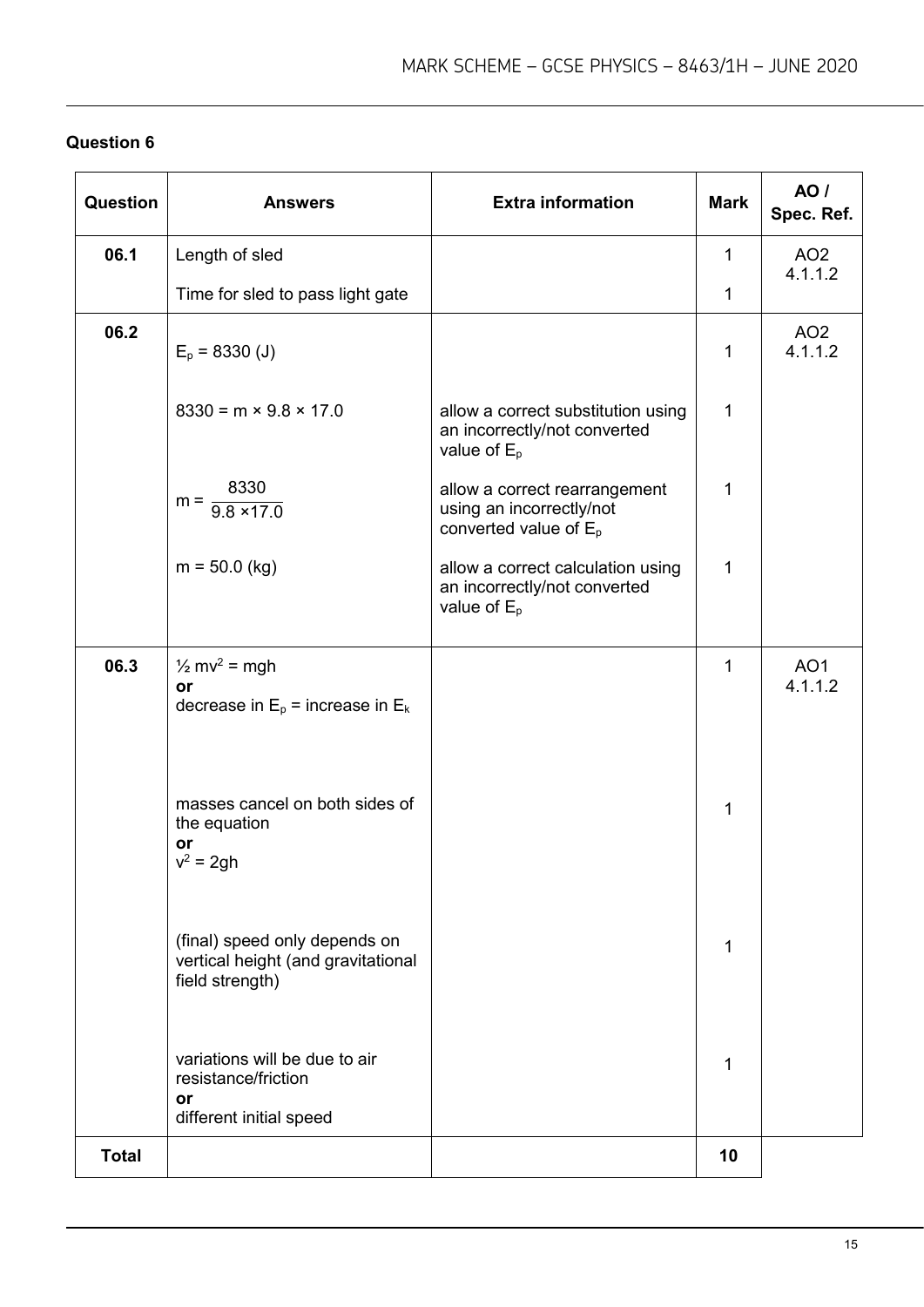| <b>Question</b> | <b>Answers</b>                                             | <b>Extra information</b>                                                    | <b>Mark</b>    | AO / Spec.<br>Ref.         |
|-----------------|------------------------------------------------------------|-----------------------------------------------------------------------------|----------------|----------------------------|
| 07.1            | the heating element of the<br>kettle takes time to heat up | allow the kettle takes time to<br>heat up                                   | $\mathbf 1$    | AO <sub>3</sub><br>4.1.1.3 |
| 07.2            | $\Delta\Theta$ = 78 (°C)                                   |                                                                             | 1              | AO <sub>2</sub><br>4.1.1.3 |
|                 | $155000 = m \times 4200 \times 78$                         | allow a correct substitution using<br>an incorrect value of $\Delta\Theta$  | $\mathbf{1}$   | 4.3.2.2                    |
|                 | 155 000<br>$m =$<br>$4200 \times 78$                       | allow a correct rearrangement<br>using an incorrect value of $\Delta\Theta$ | $\overline{1}$ |                            |
|                 | $m = 0.4731$ (kg)                                          | allow a correct calculation of<br>mass using an incorrect value of<br>ΔΘ    | 1              |                            |
|                 | $m = 0.47$ (kg)                                            |                                                                             | $\mathbf{1}$   |                            |
| 07.3            | Gradient = $\frac{1}{t}$                                   | allow gradient $=$ rate of<br>temperature increase                          | $\mathbf{1}$   | AO <sub>1</sub><br>4.1.1.3 |
|                 | $Pt = mc\Delta\Theta$                                      | allow calculation of gradient                                               | $\mathbf{1}$   | 4.3.2.2<br>4.1.1.4         |
|                 | $P =$ gradient $\times$ mc                                 |                                                                             | $\mathbf{1}$   |                            |
| <b>Total</b>    |                                                            |                                                                             | 9              |                            |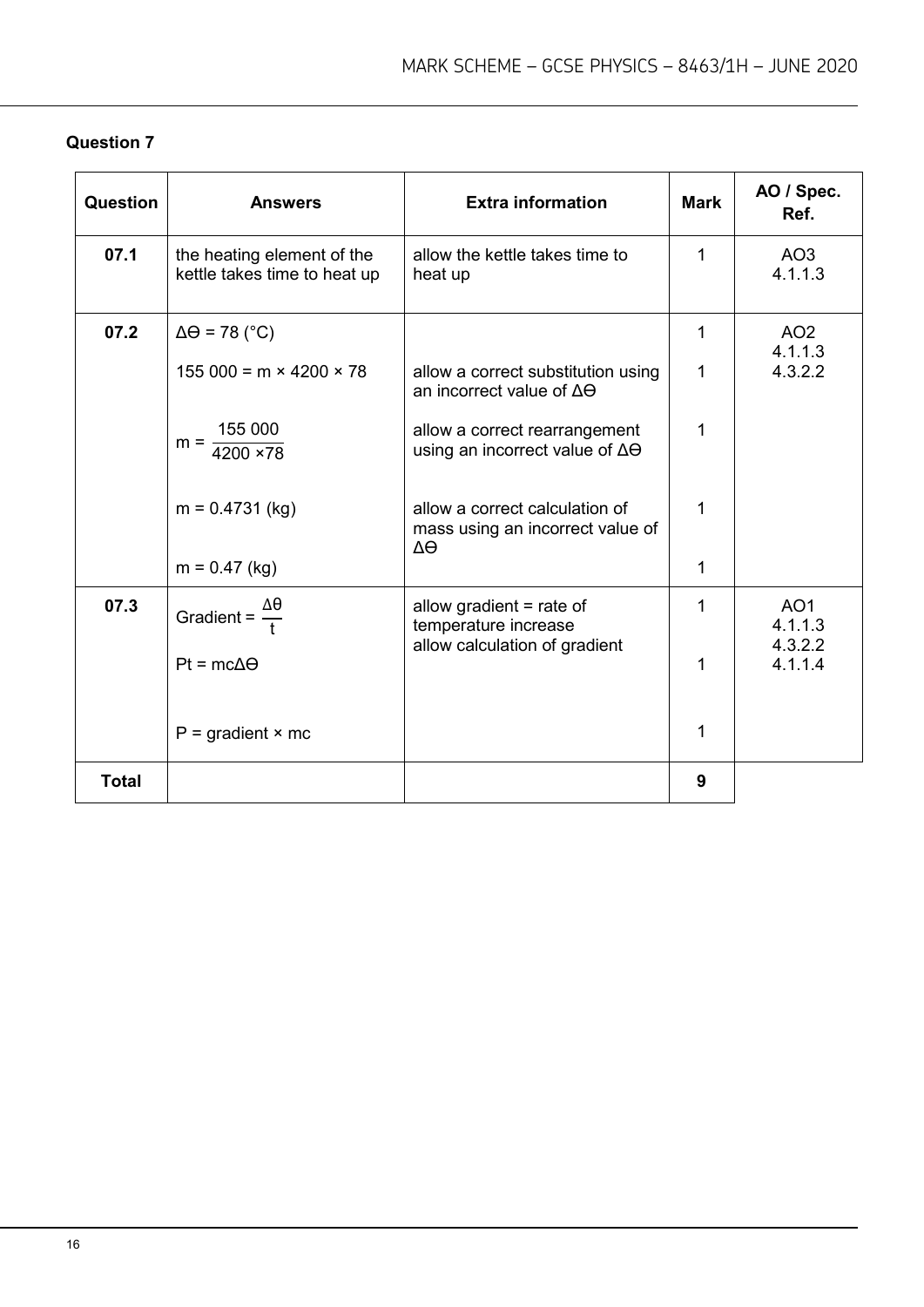| Question     | <b>Answers</b>                                                                                   | <b>Extra information</b>                                                                                                             | <b>Mark</b>  | AO /<br>Spec. Ref.                             |
|--------------|--------------------------------------------------------------------------------------------------|--------------------------------------------------------------------------------------------------------------------------------------|--------------|------------------------------------------------|
| 08.1         | $15.7 = \frac{15.8 + 15.3 + X}{3}$                                                               |                                                                                                                                      | 1            | AO <sub>2</sub><br>4.2.1.3<br>RPA <sub>3</sub> |
|              | $X = 16.0 \, (\Omega)$                                                                           |                                                                                                                                      | 1            |                                                |
| 08.2         | precise results show little<br>variation                                                         |                                                                                                                                      | $\mathbf{1}$ | AO <sub>3</sub><br>4.2.1.3<br>RPA <sub>3</sub> |
|              | the 4 <sup>th</sup> result was further away<br>from the mean than the other<br>values            | allow the range of values has<br>increased                                                                                           | 1            |                                                |
|              |                                                                                                  | ignore the 4 <sup>th</sup> result was an<br>anomaly                                                                                  |              |                                                |
| 08.3         | two pairs of values of n and R<br>showing that $n \times R$ = constant                           | eg $2 \times 24 = 48$ , $3 \times 16 = 48$<br>$4 \times 12 = 48, 5 \times 9.5 = 47.5$<br>$6 \times 8 = 48$                           | $\mathbf{1}$ | AO <sub>3</sub><br>4.2.1.3<br>RPA <sub>3</sub> |
|              | third pair of values of n and R<br>showing that $n \times R$ = constant                          |                                                                                                                                      | 1            |                                                |
|              | (so) $n \times R$ = constant (showing<br>the student was correct)                                |                                                                                                                                      | 1            |                                                |
|              |                                                                                                  | allow 1 mark each for two<br>statements relating the change<br>in number of resistors to the<br>change in (mean total)<br>resistance |              |                                                |
|              |                                                                                                  | allow 1 mark for use of data<br>from graph to confirm at least<br>one statement                                                      |              |                                                |
| 08.4         | multiple paths for charge /<br>electrons to flow                                                 | allow current for charge                                                                                                             | 1            | AO <sub>1</sub><br>4.2.1.3                     |
|              | total current is greater (for the<br>same potential difference when<br>more resistors are added) |                                                                                                                                      | 1            | RPA <sub>3</sub>                               |
| <b>Total</b> |                                                                                                  |                                                                                                                                      | 9            |                                                |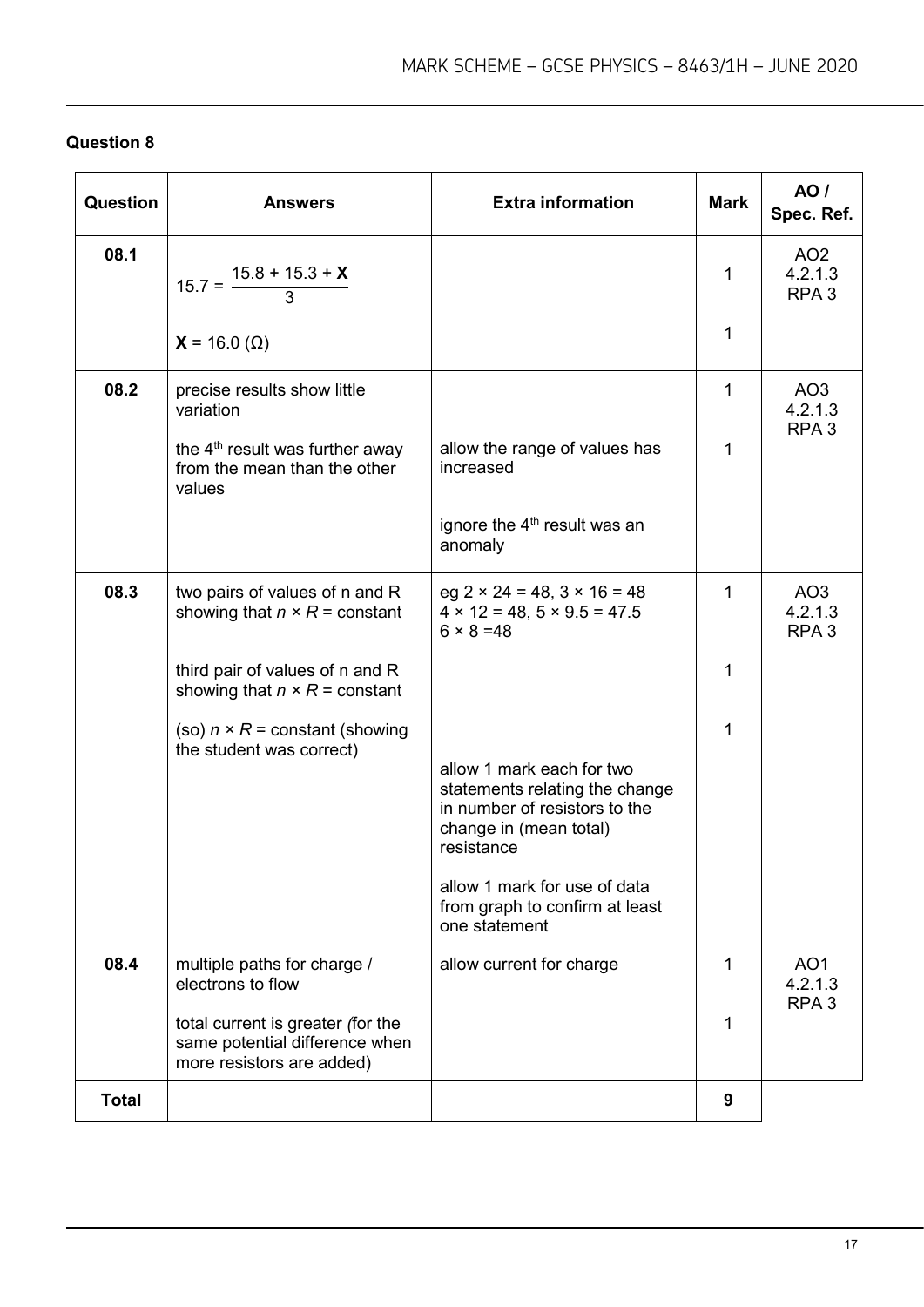| Question | <b>Answers</b>                    | <b>Extra information</b>                                                      | <b>Mark</b>  | <b>AO</b> /<br>Spec. Ref.             |
|----------|-----------------------------------|-------------------------------------------------------------------------------|--------------|---------------------------------------|
| 09.1     | $5.75 = I \times 230$             |                                                                               | $\mathbf{1}$ | AO <sub>2</sub><br>4.2.4.1<br>4.2.1.3 |
|          | $I = \frac{5.75}{230}$            |                                                                               | 1            |                                       |
|          | $I = 0.025 (A)$                   |                                                                               | 1            |                                       |
|          | $230 = 0.025 \times R$            | allow a correct substitution using<br>an incorrect value of I                 | 1            |                                       |
|          | or                                | or                                                                            |              |                                       |
|          | 230<br>$R = \frac{1}{2}$<br>0.025 | allow a correct rearrangement<br>using incorrect value of I                   |              |                                       |
|          | $R = 9200 (Ω)$                    | allow a correct calculation of<br>resistance using an incorrect<br>value of I | 1            |                                       |
|          |                                   | alternative approach for 4 <sup>th</sup> and<br>$5th$ marks:                  |              |                                       |
|          |                                   | $5.75 = 0.025^2 \times R(1)$                                                  |              |                                       |
|          |                                   | or                                                                            |              |                                       |
|          |                                   | $R = \frac{5.75}{0.025^2}$                                                    |              |                                       |
|          |                                   | $R = 9200 (Ω) (1)$                                                            |              |                                       |
|          |                                   | alternative approach:                                                         |              |                                       |
|          |                                   | $5.75 = \frac{230^2}{R}$ (3)                                                  |              |                                       |
|          |                                   | $R = \frac{230^2}{5.75}$ (1)                                                  |              |                                       |
|          |                                   | $R = 9200 (Ω) (1)$                                                            |              |                                       |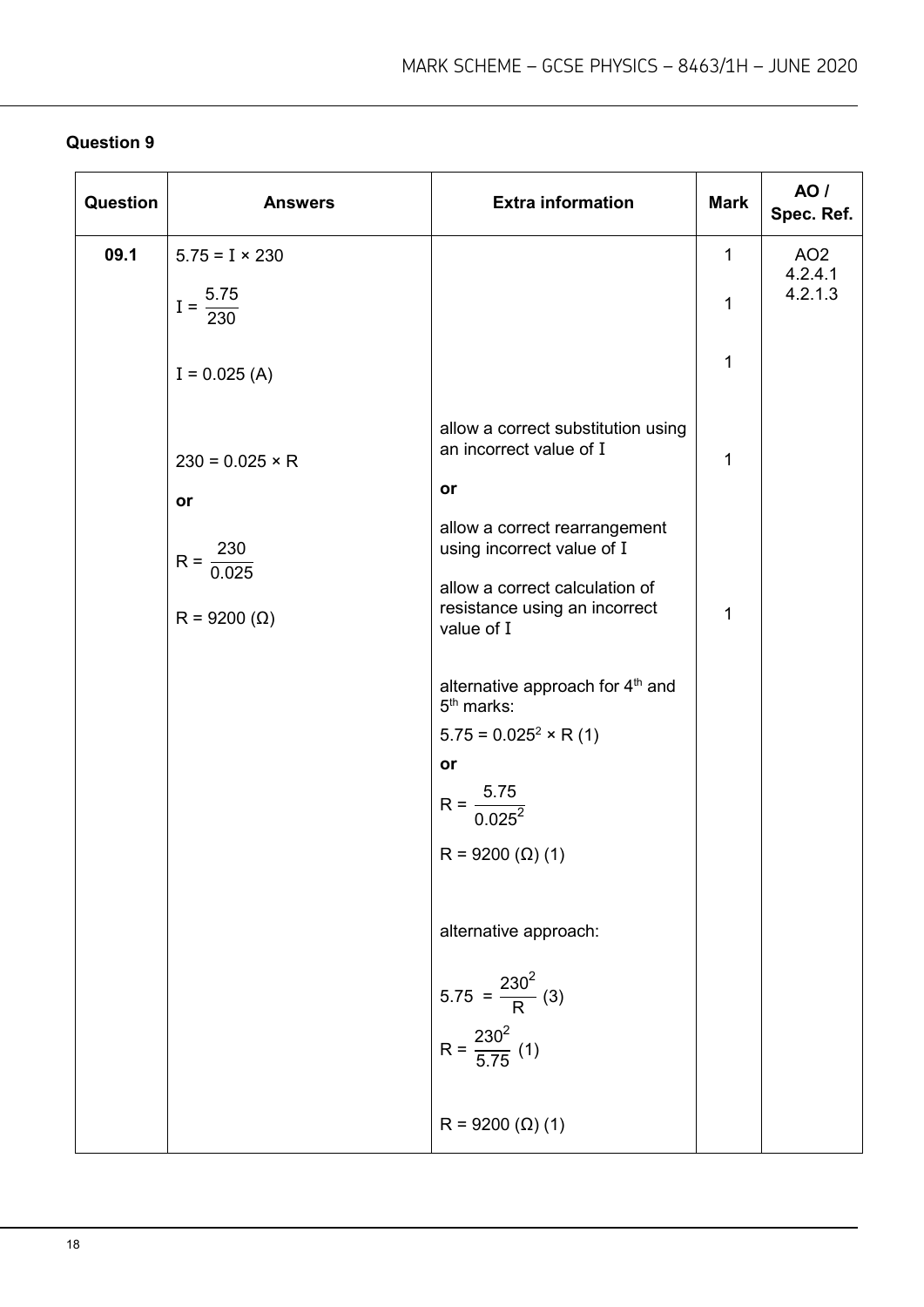| Question | <b>Answers</b>                                                                                                                                        | <b>Extra information</b>                                                           | <b>Mark</b> | AO/<br>Spec. Ref.          |
|----------|-------------------------------------------------------------------------------------------------------------------------------------------------------|------------------------------------------------------------------------------------|-------------|----------------------------|
| 09.2     | one wire in the switch is live                                                                                                                        | allow the switch / circuit is live<br>allow one wire is at a potential of<br>230 V | 1           | AO <sub>1</sub><br>4.2.3.2 |
|          | the electrician is earthed<br>or<br>the electrician is at earth<br>potential                                                                          |                                                                                    |             |                            |
|          | (so) there will be a (large)<br>potential difference between the<br>live wire and the electrician /<br>earth (if the electrician touched<br>the wire) |                                                                                    |             |                            |
| 09.3     | 50 Hz has the lowest<br>(maximum) let-go current                                                                                                      |                                                                                    |             | AO <sub>3</sub><br>4.2.3.1 |
|          | a higher / lower / different<br>frequency would allow people to<br>let go at a greater current                                                        | allow a specific numerical<br>example as opposed to a trend                        |             |                            |
| Total    |                                                                                                                                                       |                                                                                    | 10          |                            |